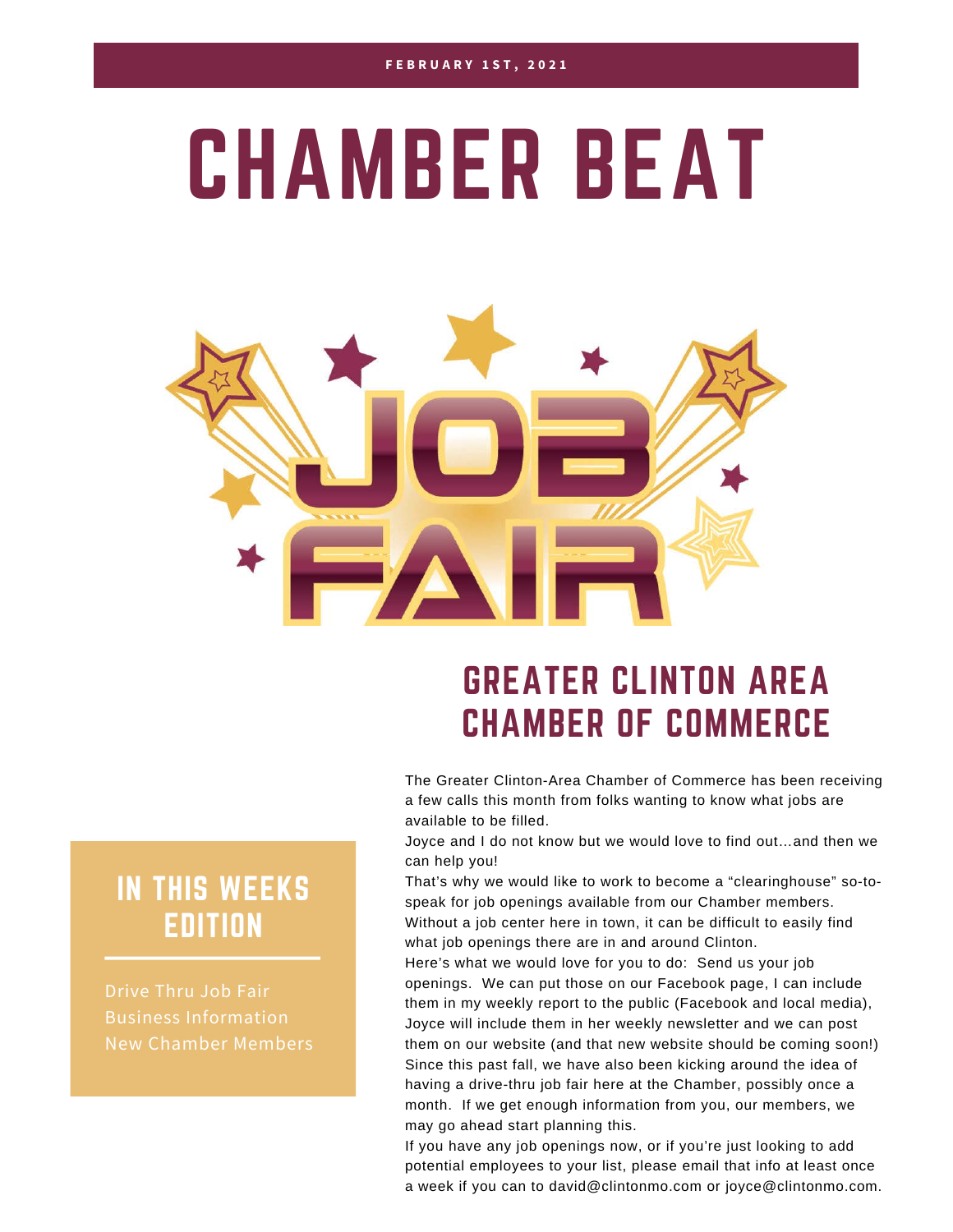### LOVE LOCAL THIS VALENTINE'S DAY

Here at the Greater Clinton-Area Chamber of Commerce, one thing we love is our local businesses. That's why we want you to shop with them and enter our new promotion.

Here's what you need to do: After you spend \$25 or more from Chamber businesses, you will need to bring those receipts to the Chamber and we will sign a Valentine's Day card with your name on it. You can enter different receipts as many times as you want but the purchases must be made from Chamber businesses Jan. 11th through Feb. 15th .

You can take a picture of the receipts and email them to david@clintonmo.com or joyce@clintonmo.com.

Joyce and David will put all the entries into a box and draw out our winner at Noon on Feb. 16th.

OUR GIFT BASKET IS FILLING UP! THANKS SO FAR GOES OUT TO: BIG OAK VINEYARD AND WINERY, C SQUARED, CRAVE, FACTORY CONNECTION, GLASSCOCK ENTERPRISES, GOLDEN VALLEY ANIMAL CLINIC, GREEN STREETS MARKET, INTEGRITY FLOORS, JIM FALK MOTORS, MALLARD'S ROADHOUSE, MODERN EXCHANGE, PENIKU EXPRESS, POWELL MEATS, and PREMIERE TAN.

So stop by the Depot at 200 South Main St. from 8am until 4:30pm Monday through Friday, or email, and let us copy those receipts and put your name on a Valentine's Day card.

You can find a list of our Chamber members at clintonmo.com, call or stop by and we can give you a list. Chamber businesses also should have the Clinton Chamber logo near the front of their business.

If you have any questions, stop by, call 885-8166 or email us…we'll help you out!



#### CLINTON CHAMBER PARTNERS WITH SPRING HILL PRESS

The Clinton Chamber of Hill Press, to produce the 2021 full color and includes both a

Representatives from Spring Hill beginning on January 25, 2021 with a delivery of maps to the Chamber office in late May to opportunities are only available to copy of the map and the Chamber residents, etc.



\$450 2 1/2" X 2 1/2" 800.627.8141 · www.SpringHillPress.net

x 2 1/2" horizontal or vertical

4" x 2 1/2" horizontal or vertical

\$800

5775

\$650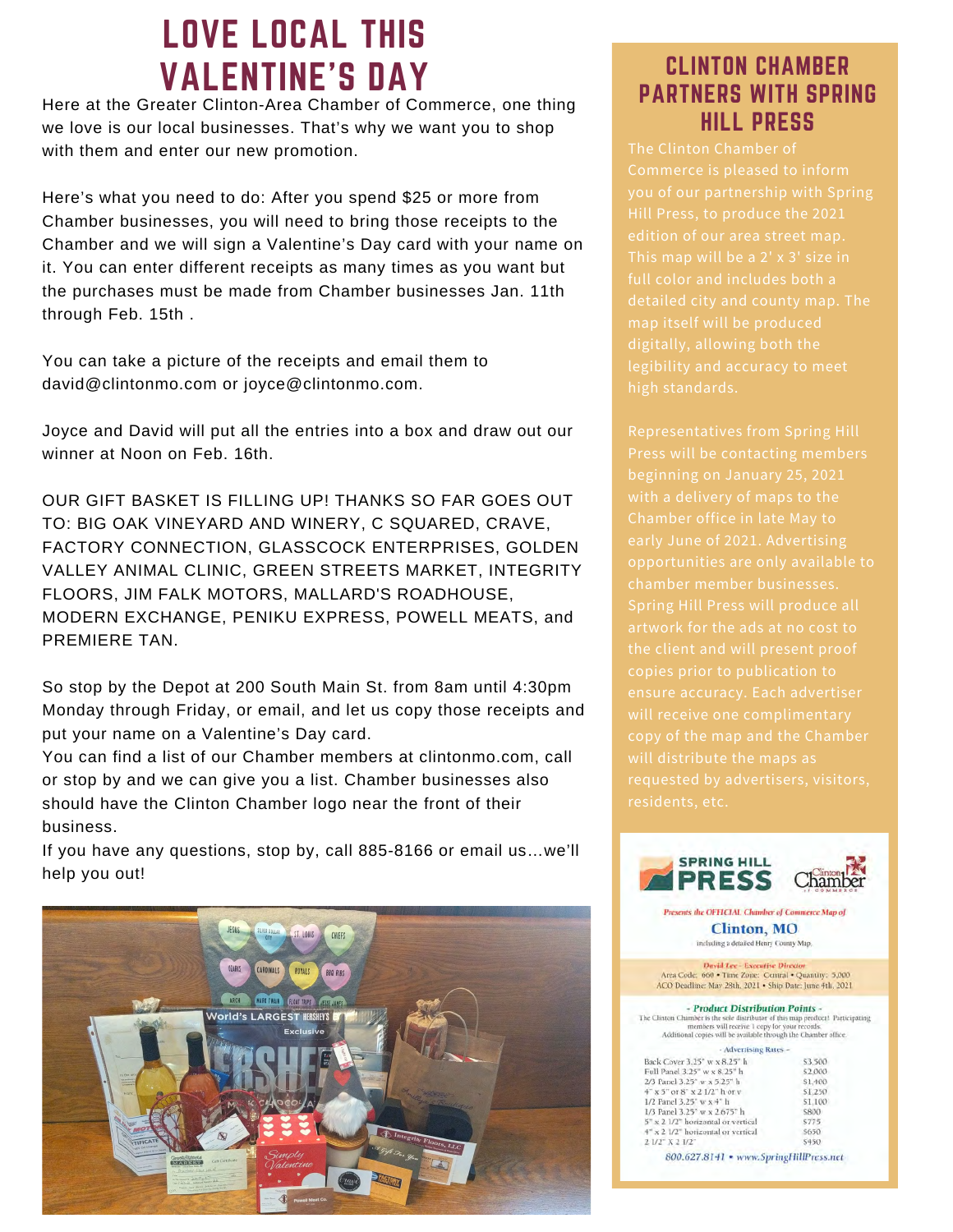## **INFORMATION LOCAL BUSINESSES!**

The year is off to a great start with us showing lots of land and putting great deals together!! For buying or selling the number is 885-7777 We Are Making Dreams A Reality For Our Clients!!



Josiah Town/ Broker of Home Town Realty Listing and Land Sales Specialist Office #660-885-7777



Northern Cherokee Nation's first council meeting of 2021 will be held on Feb. 13, 2021. Meeting starts at 10:30am with a potluck dinner to follow. Please bring a dish to share with all. All are welcome to join us. We are located 5 miles east of Clinton at 578 E. Highway 7, Clinton, Missouri. If the weather is bad please watch our Facebook page for updates. Northern Cherokee Nation Buffalo Sister Tribal Secretary

### Vansant-Mills Funeral

#### Home

Curtis and I are happy to announce that our pet crematory, Over The Rainbow Bridge Pet Memorial Services and our on cite Human Crematory is now fully operational! We are proud to be able to offer this service to our community. Please call us for pricing information.

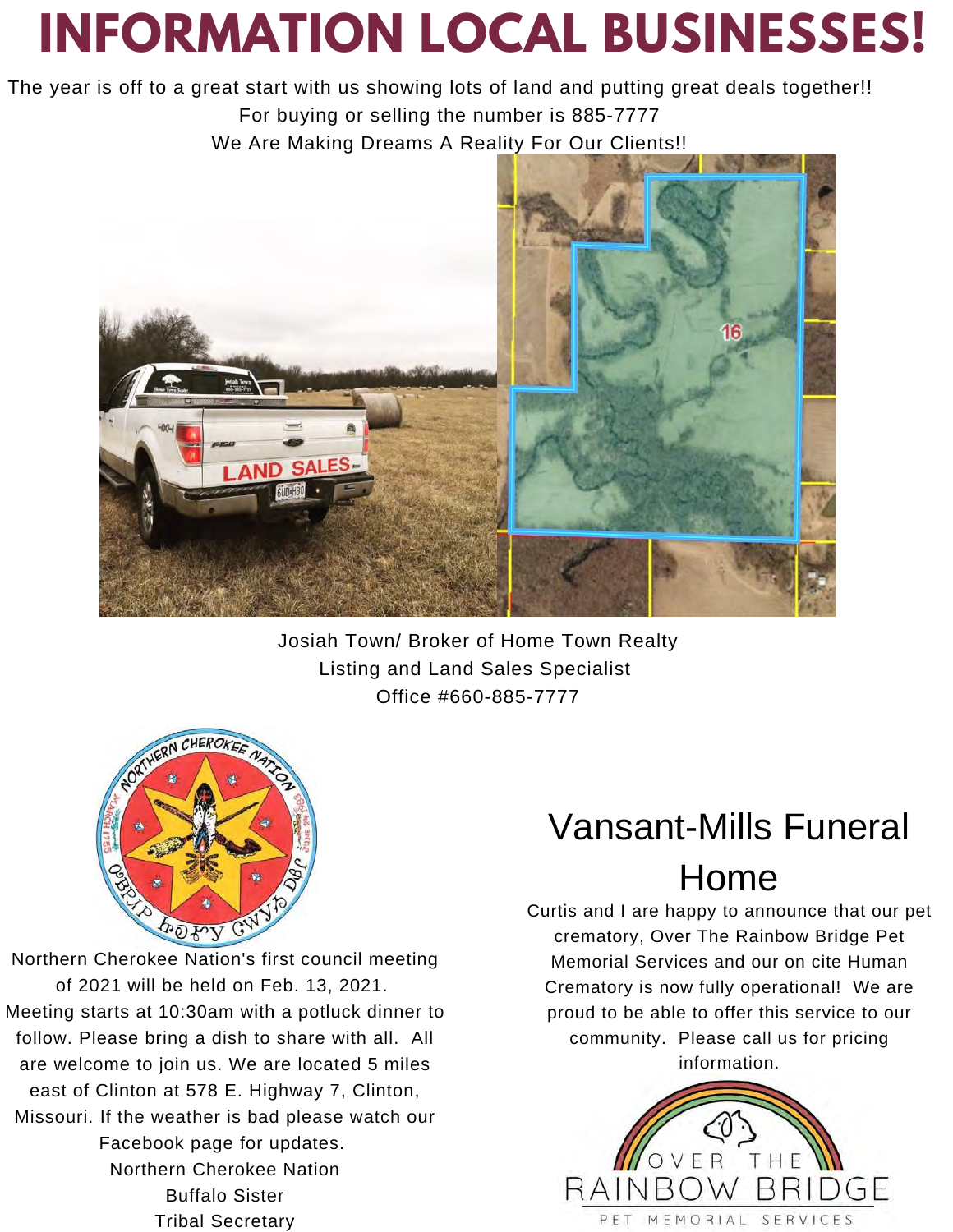For children that will<br>be two, three or four by August 1 Safe, Christian Environment A BEKA Curriculum

Seeds of Faith Preschool 215 N Seventh Street<br>Clinton, MO 64735 www.seedsoffaithpreschool.com

**Competitive Rates** 

Drivers needed for rides to Covid-19 vaccination sites Grow

Mileage and training available for HealthTran volunteers

[APPLETON CITY, MO] West Central Missouri Community Action Agency (West Central) and the Missouri Rural Health Association (MRHA) seek volunteer drivers to help with healthcare rides in the region.

Currently drivers are needed for pending assistance with travel to Covid-19 vaccination sites in Bates, Benton, Cedar, Henry, Hickory, Morgan, and Vernon counties. Drivers are also needed for patient rides to and from Benton, Henry, and Morgan county

locations of Golden Valley Memorial Healthcare and Katy Trails Community Health. Drivers receive a mileage reimbursement of \$.80 per loaded mile, volunteer insurance

coverage, flexible schedules, and training as HealthTran drivers.

HealthTran is a healthcare-related transportation service operated by the MRHA in partnership with West Central and a growing set of healthcare and community partners in the region.

MORE INFORMATION

Contact HealthTran Volunteer Manager Allison Hines for more information. Call 573-616-2740. Email allison@morha.org. Web site: www.mrhassociation.org.

###

West Central Missouri Community Action Agency is dedicated to empowering people to make a positive change by coordinating and administering resources. Programs include housing, emergency services, energy conservation, employment and training, and credit building. West Central's service region includes the counties of Cass, Bates, Benton, Cedar, Henry, Hickory, Morgan, St. Clair, and Vernon. Learn more at www.wcmcaa.org. New Growth is a regional community development corporation affiliated with West Central. It is home to the START HERE Business Acceleration Network, START HERE Revolving Loan Fund, and New Growth Women's Business Center. Learn more at www.newgrowthmo.org and www.startheremo.org.

Patty Cantrell Chief Community Development Officer New Growth CDC

## Welcome New Chamber Member

Yee Haw!!

By appointment only Call 660-525-4770 to schedule an appointment We will also meet with families virtually

9 Month Session Half and full day options available



#### **NEED A PRIMARY CARE PROVIDER?**

**LOOK FOR A A HEART OF**   $P$ 

Our primary care providers have a Heart of Gold. It is our priority to get to know you so we can deliver the personalized attention you deserve - our Golden Standard of Care.

Learn more at gymh.org.



Dedicated to Providing You Our Golden Standard of Care.